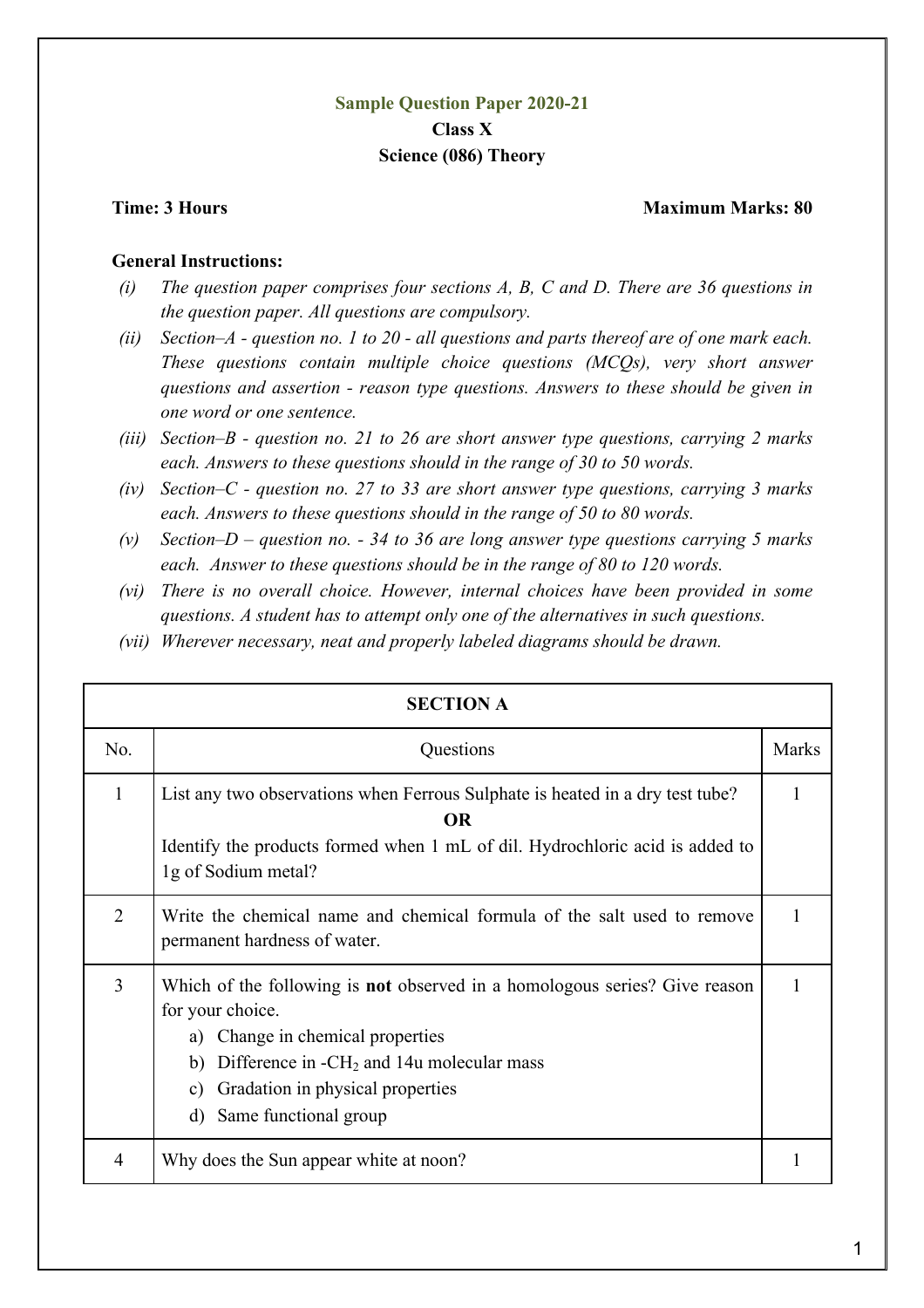| 5      | Both a spherical mirror and a thin spherical lens have a focal length of (-)15<br>cm. What type of mirror and lens are these?                                                                                                                                                                                                                                                                                                            | 1            |
|--------|------------------------------------------------------------------------------------------------------------------------------------------------------------------------------------------------------------------------------------------------------------------------------------------------------------------------------------------------------------------------------------------------------------------------------------------|--------------|
| 6      | The image formed by a concave mirror is observed to be real, inverted and<br>larger than the object. Where is the object placed?<br><b>OR</b><br>Name the part of a lens through which a ray of light passes without suffering<br>any deviation.                                                                                                                                                                                         | $\mathbf{1}$ |
| $\tau$ | In the arrangement shown in figure there are two coils wound on a non-<br>conducting cylindrical rod. Initially the key is not inserted in the circuit. Later<br>the key is inserted and then removed shortly after.<br>Coil I<br>Coil II<br>What are the two observations that can be noted from the galvanometer<br>reading?                                                                                                           | $\mathbf{1}$ |
| 8      | Draw the magnetic field lines around a straight current carrying conductor.                                                                                                                                                                                                                                                                                                                                                              | 1            |
| 9      | Two unequal resistances are connected in parallel. If you are not provided with<br>any other parameters (eg. numerical values of I and R), what can be said about<br>the voltage drop across the two resistors?<br><b>OR</b><br>Some work is done to move a charge Q from infinity to a point A in space. The<br>potential of the point A is given as V. What is the work done to move this<br>charge from infinity in terms of Q and V? | $\mathbf{1}$ |
| 10     | Veins are thin walled and have valves. Justify.                                                                                                                                                                                                                                                                                                                                                                                          | 1            |
| 11     | How is the wall of small intestine adapted for performing the function of<br>absorption of food?<br><b>OR</b><br>Out of a goat and a tiger, which one will have a longer small intestine? Justify<br>your answer.                                                                                                                                                                                                                        | $\mathbf{1}$ |
| 12     | Explain how ozone being a deadly poison can still perform an essential<br>function for our environment.<br><b>OR</b><br>Give reason why a food chain cannot have more than four trophic levels.                                                                                                                                                                                                                                          | 1            |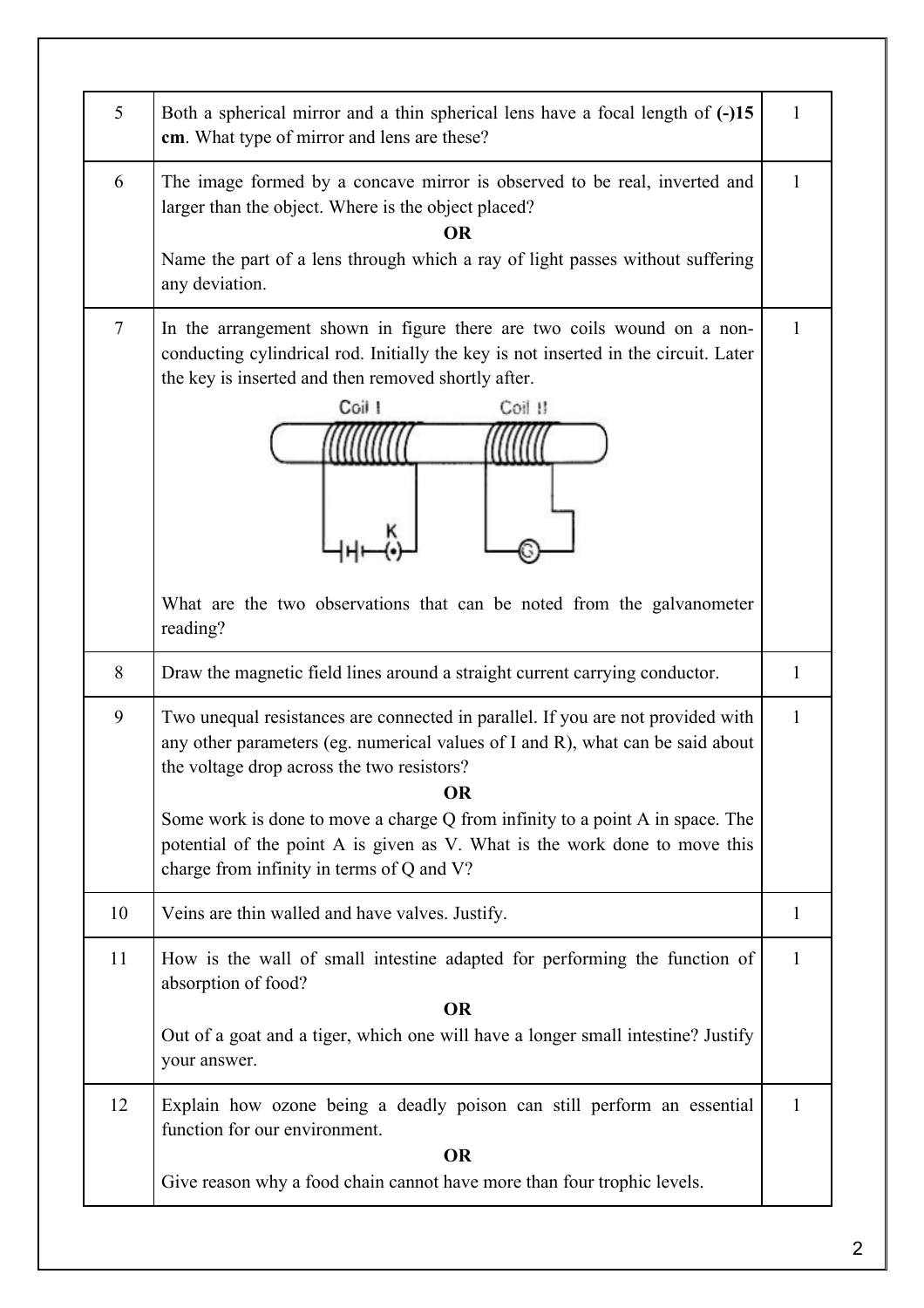| 13 | State the role of pancreas in digestion of food.                                                                                                                                              | $\mathbf{1}$ |
|----|-----------------------------------------------------------------------------------------------------------------------------------------------------------------------------------------------|--------------|
|    | For question numbers 14, 15 and 16, two statements are given- one labeled Assertion (A) and the                                                                                               |              |
|    | other labeled <b>Reason (R)</b> . Select the correct answer to these questions from the codes (a), (b), (c)<br>and (d) as given below:                                                        |              |
|    | a) Both A and R are true, and R is correct explanation of the assertion.                                                                                                                      |              |
|    | b) Both A and R are true, but R is not the correct explanation of the assertion.<br>c) A is true, but R is false.                                                                             |              |
|    | d) A is false, but R is true.                                                                                                                                                                 |              |
| 14 | <b>Assertion</b> : After white washing the walls, a shiny white finish on walls is 1<br>obtained after two to three days.<br>Reason: Calcium Oxide reacts with Carbon dioxide to form Calcium |              |
|    | Hydrogen Carbonate which gives shiny white finish.                                                                                                                                            |              |
| 15 | <b>Assertion:</b> Food chain is responsible for the entry of harmful chemicals in our<br>bodies.                                                                                              | 1            |
|    | <b>Reason:</b> The length and complexity of food chains vary greatly.<br><b>OR</b>                                                                                                            |              |
|    | <b>Assertion:</b> Greater number of individuals are present in lower trophic levels.<br><b>Reason:</b> The flow of energy is unidirectional.                                                  |              |
| 16 | Assertion: A geneticist crossed a pea plant having violet flowers with a pea<br>plant with white flowers, he got all violet flowers in first generation.                                      | $\mathbf{1}$ |
|    | <b>Reason:</b> White colour gene is not passed on to next generation.                                                                                                                         |              |
|    | Answer Q. No 17 - 20 contain five sub-parts each. You are expected to answer any four sub-<br>parts in these questions.                                                                       |              |
| 17 | Read the following and answer any <b>four</b> questions from 17 (i) to 17 (v)                                                                                                                 | 1x4          |
|    | All living cells require energy for various activities. This energy is available by<br>the breakdown of simple carbohydrates either using oxygen or without using<br>oxygen.                  |              |
|    | Energy in the case of higher plants and animals is obtained by<br>(i)<br>Breathing<br>a)<br>Tissue respiration<br>b)                                                                          |              |
|    | Organ respiration<br>c)<br>Digestion of food<br>d)                                                                                                                                            |              |
|    | (ii) The graph below represents the blood lactic acid concentration of an athlete<br>during a race of 400 m and shows a peak at point D.                                                      |              |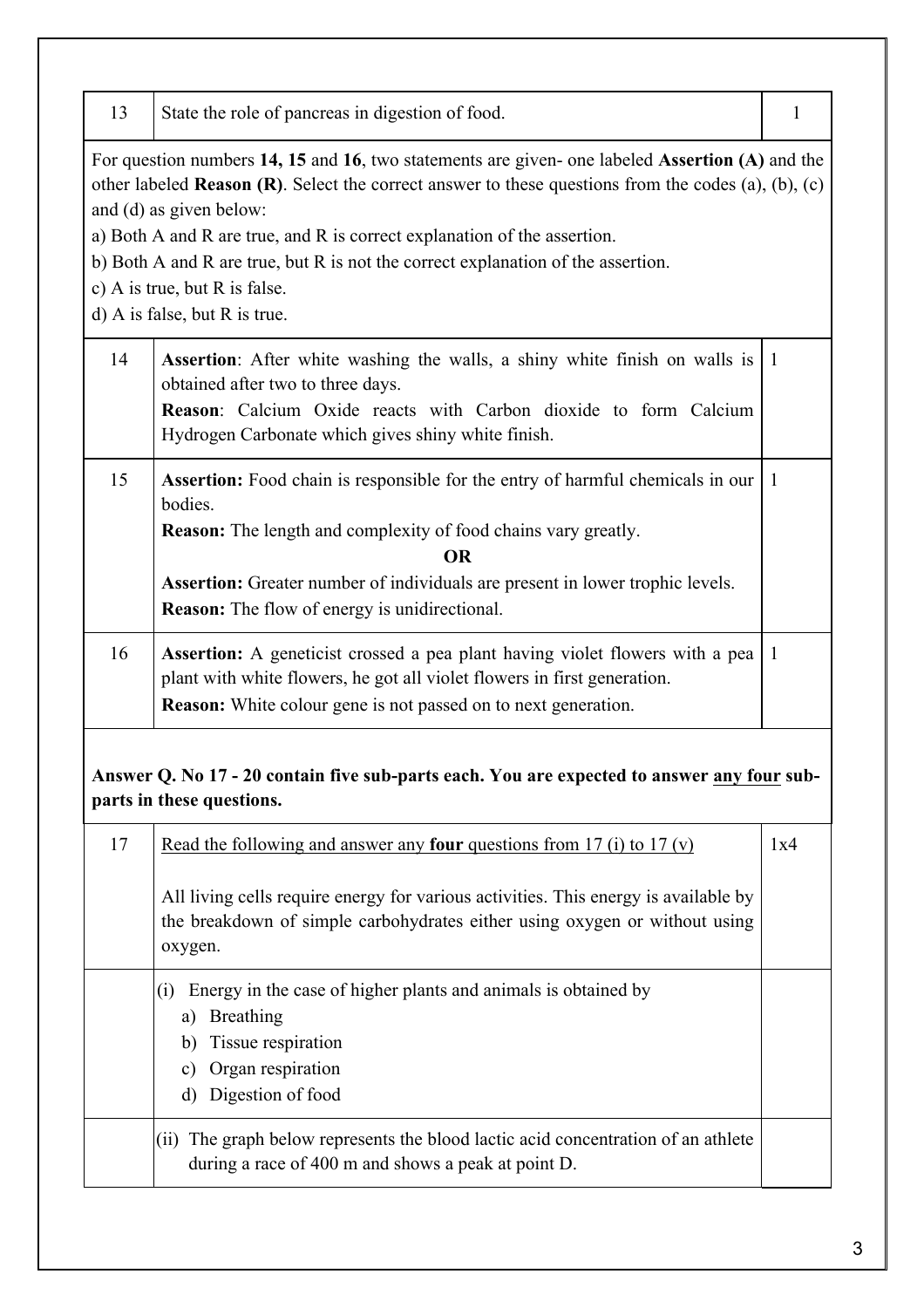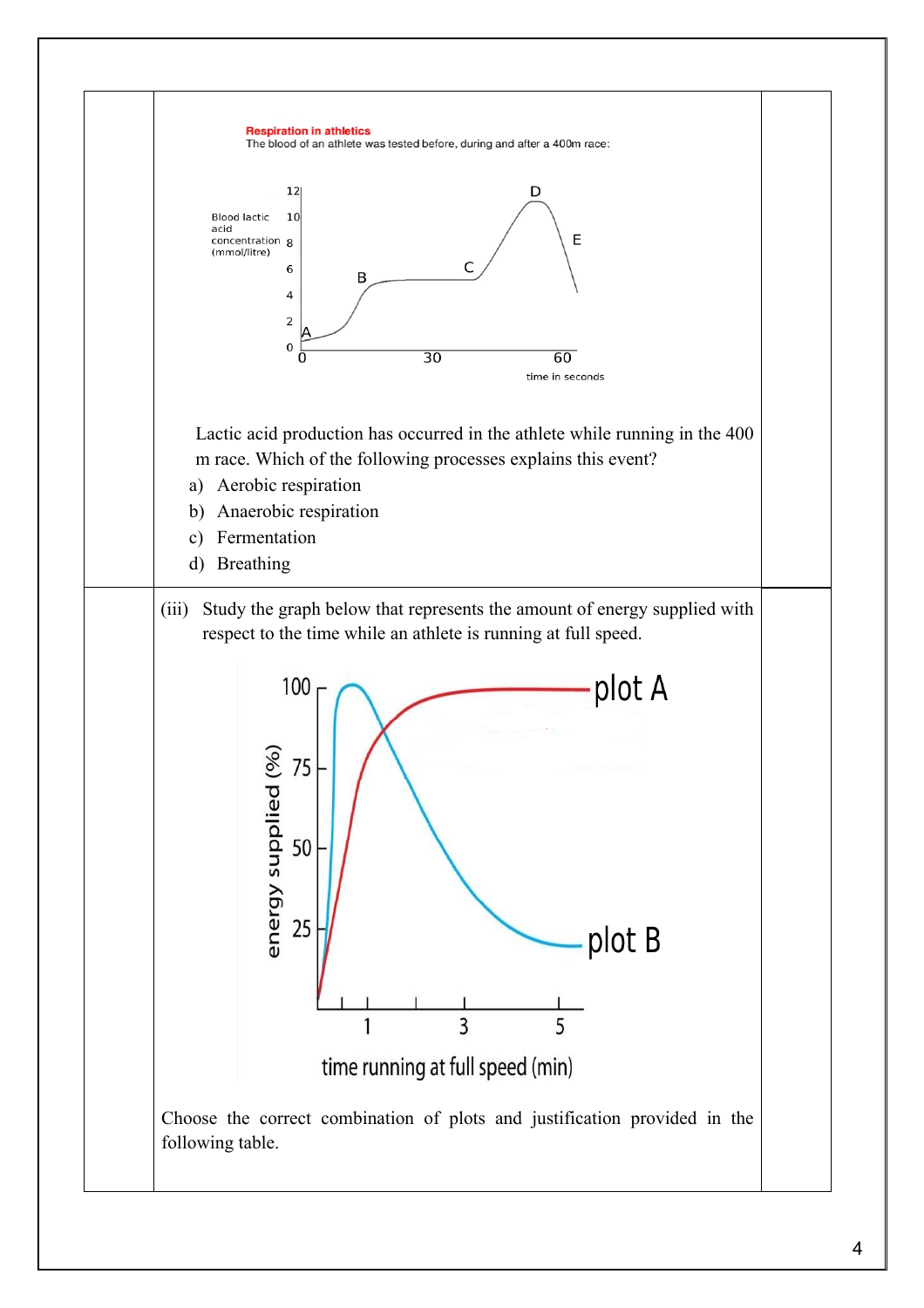|    |               | Plot A                                  |                                                                                                         | Plot B                        |      | Justification                                                                                                                                                                                                                                                                                                                  |                                                                            |                                           |  |        |  |
|----|---------------|-----------------------------------------|---------------------------------------------------------------------------------------------------------|-------------------------------|------|--------------------------------------------------------------------------------------------------------------------------------------------------------------------------------------------------------------------------------------------------------------------------------------------------------------------------------|----------------------------------------------------------------------------|-------------------------------------------|--|--------|--|
|    | a)            | Aerobic                                 |                                                                                                         | Anaerobic                     |      | in aerobic and high in anaerobic                                                                                                                                                                                                                                                                                               |                                                                            | Amount of energy is low and inconsistent  |  |        |  |
|    | b)            | Aerobic                                 |                                                                                                         | Anaerobic                     |      | in aerobic and low in anaerobic                                                                                                                                                                                                                                                                                                |                                                                            | Amount of energy is high and consistent   |  |        |  |
|    | $\mathbf{c})$ |                                         | Anaerobic                                                                                               | Aerobic                       |      |                                                                                                                                                                                                                                                                                                                                | Amount of energy is high and consistent<br>in aerobic and low in anaerobic |                                           |  |        |  |
|    | $\mathbf{d}$  |                                         | Anaerobic                                                                                               | Aerobic                       |      | in anaerobic and low in aerobic                                                                                                                                                                                                                                                                                                |                                                                            | Amount of energy is high and inconsistent |  |        |  |
|    |               | a) $(i)$ , $(ii)$ only<br>$d)$ iv) only | iii) release of energy<br>iv) release of lactic acid<br>b) i), ii), iii) only<br>c) ii), iii), iv) only | ii) release of carbon dioxide |      | (v) Study the table below and select the row that has the incorrect information.                                                                                                                                                                                                                                               |                                                                            |                                           |  |        |  |
|    |               |                                         |                                                                                                         |                               |      | <b>Aerobic</b>                                                                                                                                                                                                                                                                                                                 | Anaerobic                                                                  |                                           |  |        |  |
|    |               | a)                                      | Location                                                                                                |                               |      | Cytoplasm                                                                                                                                                                                                                                                                                                                      | Mitochondria                                                               |                                           |  |        |  |
|    |               | b)                                      | <b>End Product</b>                                                                                      |                               |      | $CO2$ and $H20$                                                                                                                                                                                                                                                                                                                | Ethanol and $CO2$                                                          |                                           |  |        |  |
|    |               | $\mathbf{c})$                           |                                                                                                         | <b>Amount of ATP</b>          | High |                                                                                                                                                                                                                                                                                                                                | Low                                                                        |                                           |  |        |  |
|    |               | $\mathbf{d}$                            | Oxygen                                                                                                  |                               |      | Needed                                                                                                                                                                                                                                                                                                                         | Not needed                                                                 |                                           |  |        |  |
| 18 |               |                                         | <b>Metallic Character</b>                                                                               |                               |      | Read the following and answer any <b>four</b> questions from 18 (i) to 18 (v).<br>The ability of an atom to donate electrons and form positive ion (cation) is<br>known as electropositivity or metallic character. Down the group, metallic<br>character increases due to increase in atomic size and across the period, from |                                                                            |                                           |  | $1x$ 4 |  |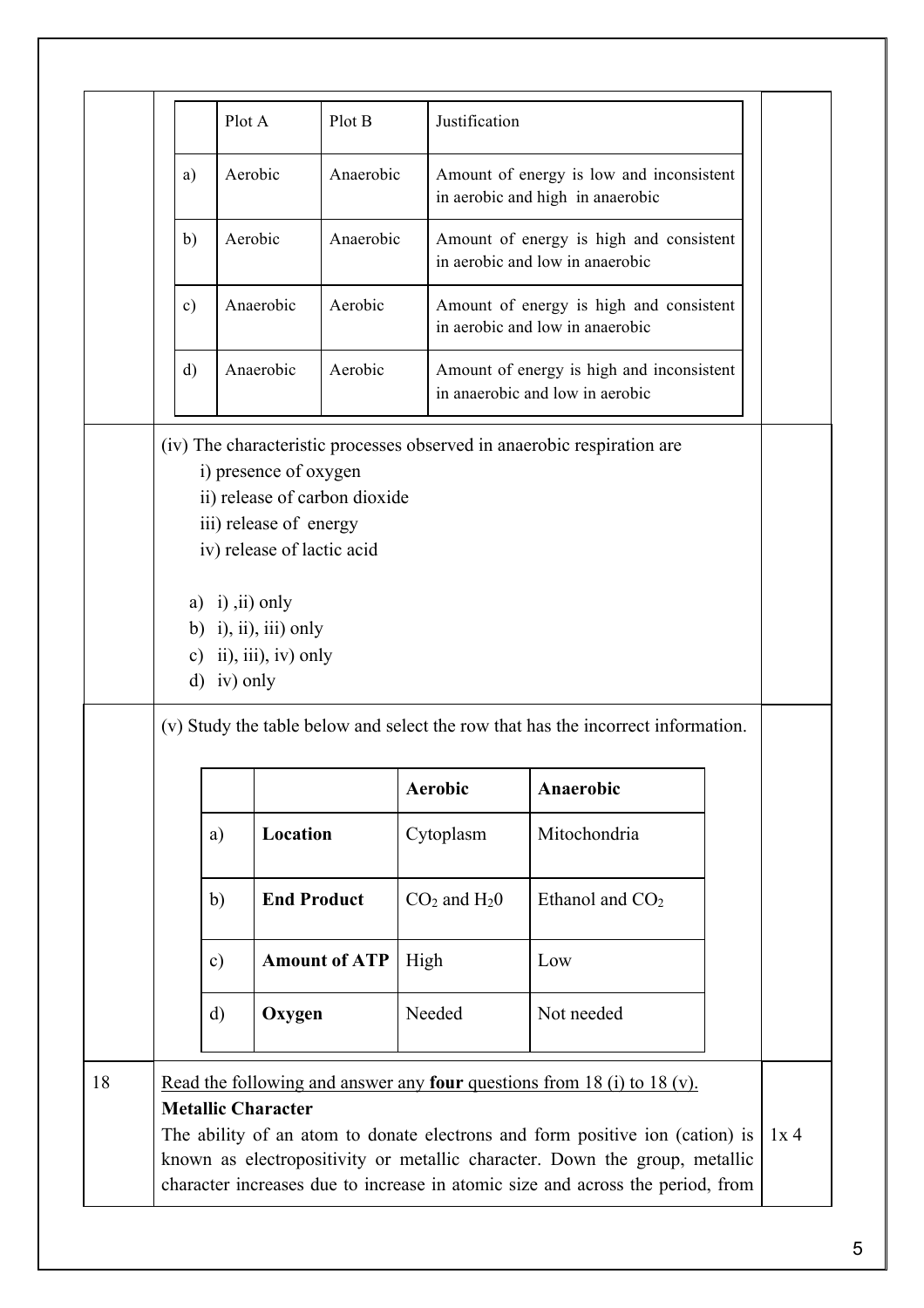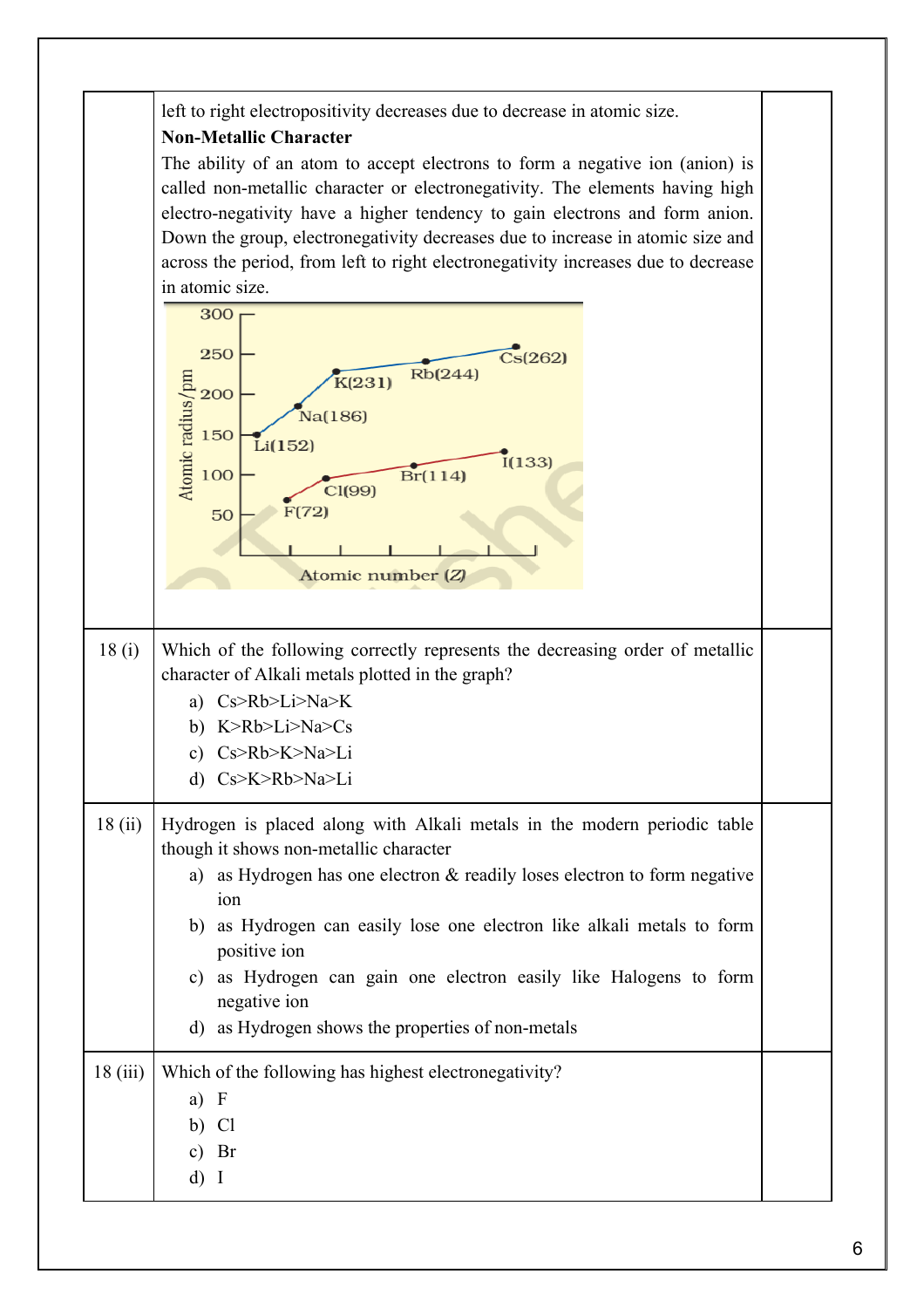| 18(iv) | Identify the reason for the gradual change in electronegativity in halogens                                                   |     |
|--------|-------------------------------------------------------------------------------------------------------------------------------|-----|
|        | down the group.                                                                                                               |     |
|        | a) Electronegativity increases down the group due to decrease in atomic                                                       |     |
|        | size                                                                                                                          |     |
|        | b) Electronegativity decreases down the group due to decrease in                                                              |     |
|        | tendency to lose electrons                                                                                                    |     |
|        | c) Electronegativity decreases down the group due to increase in atomic                                                       |     |
|        | radius/ tendency to gain electron decreases                                                                                   |     |
|        | d) Electronegativity increases down the group due to increase in forces of<br>attractions between nucleus & valence electrons |     |
|        |                                                                                                                               |     |
| 18(y)  | Which of the following reason correctly justifies that "Fluorine (72pm) has                                                   |     |
|        | smaller atomic radius than Lithium (152pm)"?                                                                                  |     |
|        | a) F and Li are in the same group. Atomic size increases down the group                                                       |     |
|        | b) F and Li are in the same period. Atomic size increases across the                                                          |     |
|        | period due to increase in number of shells                                                                                    |     |
|        | c) F and Li are in the same group. Atomic size decreases down the group                                                       |     |
|        | d) F and Li are in the same period and across the period atomic size/radius                                                   |     |
|        | decreases from left to right.                                                                                                 |     |
| 19     | Read the following and answer any <b>four</b> questions from 19 (i) to 19 (v)                                                 |     |
|        | Sumati wanted to see the stars of the night sky. She knows that she needs a                                                   |     |
|        | telescope to see those distant stars. She finds out that the telescopes, which are                                            | 1x4 |
|        | made of lenses, are called refracting telescopes and the ones which are made of                                               |     |
|        | mirrors are called reflecting telescopes.                                                                                     |     |
|        |                                                                                                                               |     |
|        | $\overline{\phantom{1}}$                                                                                                      |     |
|        | Telescope Diagram                                                                                                             |     |
|        |                                                                                                                               |     |
|        |                                                                                                                               |     |
|        |                                                                                                                               |     |
|        |                                                                                                                               |     |
|        |                                                                                                                               |     |
|        |                                                                                                                               |     |
|        |                                                                                                                               |     |
|        |                                                                                                                               |     |
|        |                                                                                                                               |     |
|        | So she decided to make a refracting telescope. She bought two lenses, $L_1$ and                                               |     |
|        | $L_2$ out of which $L_1$ was bigger and $L_2$ was smaller. The larger lens gathers and                                        |     |
|        | bends the light, while the smaller lens magnifies the image. Big, thick lenses                                                |     |
|        | are more powerful. So to see far away, she needed a big powerful lens.                                                        |     |
|        | Unfortunately, she realized that a big lens is very heavy.                                                                    |     |
|        | Heavy lenses are hard to make and difficult to hold in the right place. Also                                                  |     |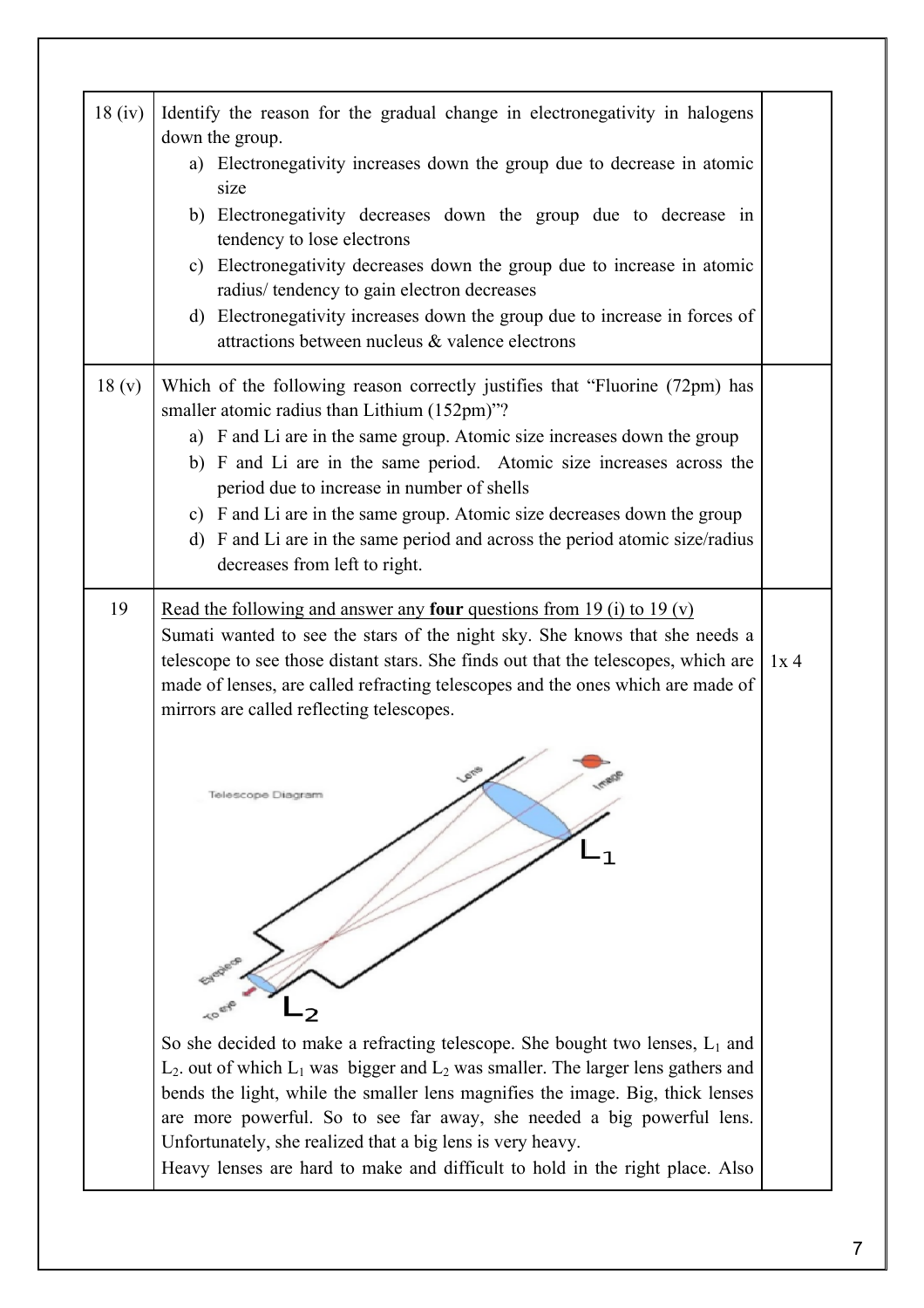|                    | since the light is passing through the lens, the surface of the lens has to be<br>extremely smooth. Any flaws in the lens will change the image. It would be<br>like looking through a dirty window.                                                                                                                                                                                                                                                                                               |  |
|--------------------|----------------------------------------------------------------------------------------------------------------------------------------------------------------------------------------------------------------------------------------------------------------------------------------------------------------------------------------------------------------------------------------------------------------------------------------------------------------------------------------------------|--|
| 19(i)              | Based on the diagram shown, what kind of lenses would Sumati need to make<br>the telescope?<br>a) Concave lenses<br>b) Convex lenses<br><b>Bifocal lenses</b><br>$\mathbf{c})$<br>d) Flat lenses                                                                                                                                                                                                                                                                                                   |  |
| 19(i)              | If the powers of the lenses $L_1$ and $L_2$ are in the ratio of 4:1, what would be the<br>ratio of the focal length of $L_1$ and $L_2$ ?<br>a) $4:1$<br>b) $1:4$<br>c) $2:1$<br>d) 1:1                                                                                                                                                                                                                                                                                                             |  |
| 19(iii)            | What is the formula for magnification obtained with a lens?<br>a) Ratio of height of image to height of object<br>b) Double the focal length.<br>Inverse of the radius of curvature.<br>$\mathbf{c})$<br>d) Inverse of the object distance.                                                                                                                                                                                                                                                        |  |
| 19 <sub>(iv)</sub> | Sumati did some preliminary experiment with the lenses and found out that the<br>magnification of the eyepiece $(L_2)$ is 3. If in her experiment with $L_2$ she found<br>an image at 24 cm from the lens, at what distance did she put the object?<br>72 cm<br>a)<br>$12 \text{ cm}$<br>b)<br>8 cm<br>$\mathbf{c})$<br>$6 \text{ cm}$<br>$\rm d)$                                                                                                                                                 |  |
| 19(y)              | Sumati bought not-so-thick lenses for the telescope and polished them. What<br>advantages, if any, would she have with her choice of lenses?<br>a) She will not have any advantage as even thicker lenses would give<br>clearer images.<br>b) Thicker lenses would have made the telescope easier to handle.<br>c) Not-so-thick lenses would not make the telescope very heavy and also<br>allow considerable amount of light to pass.<br>d) Not-so-thick lenses will give her more magnification. |  |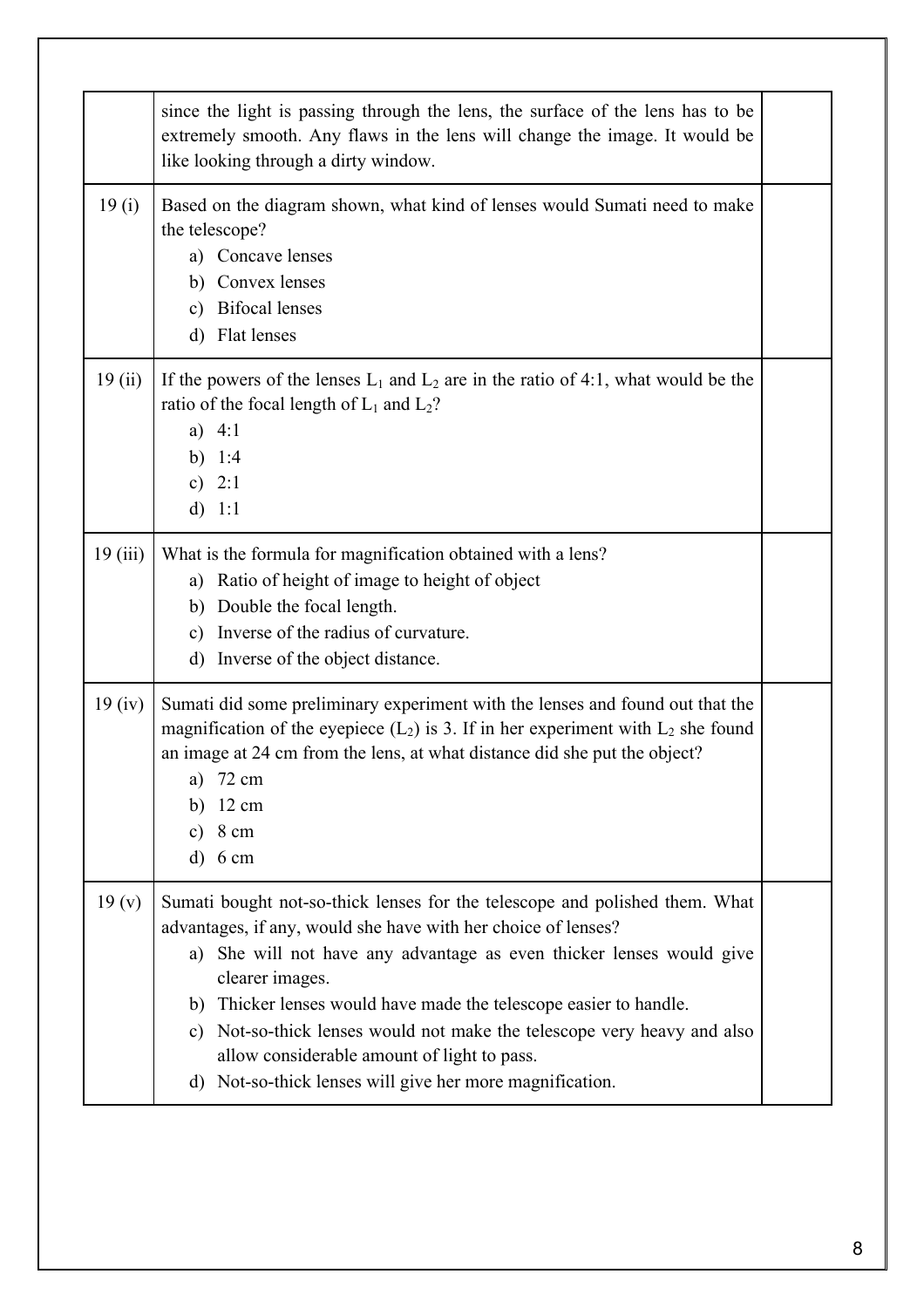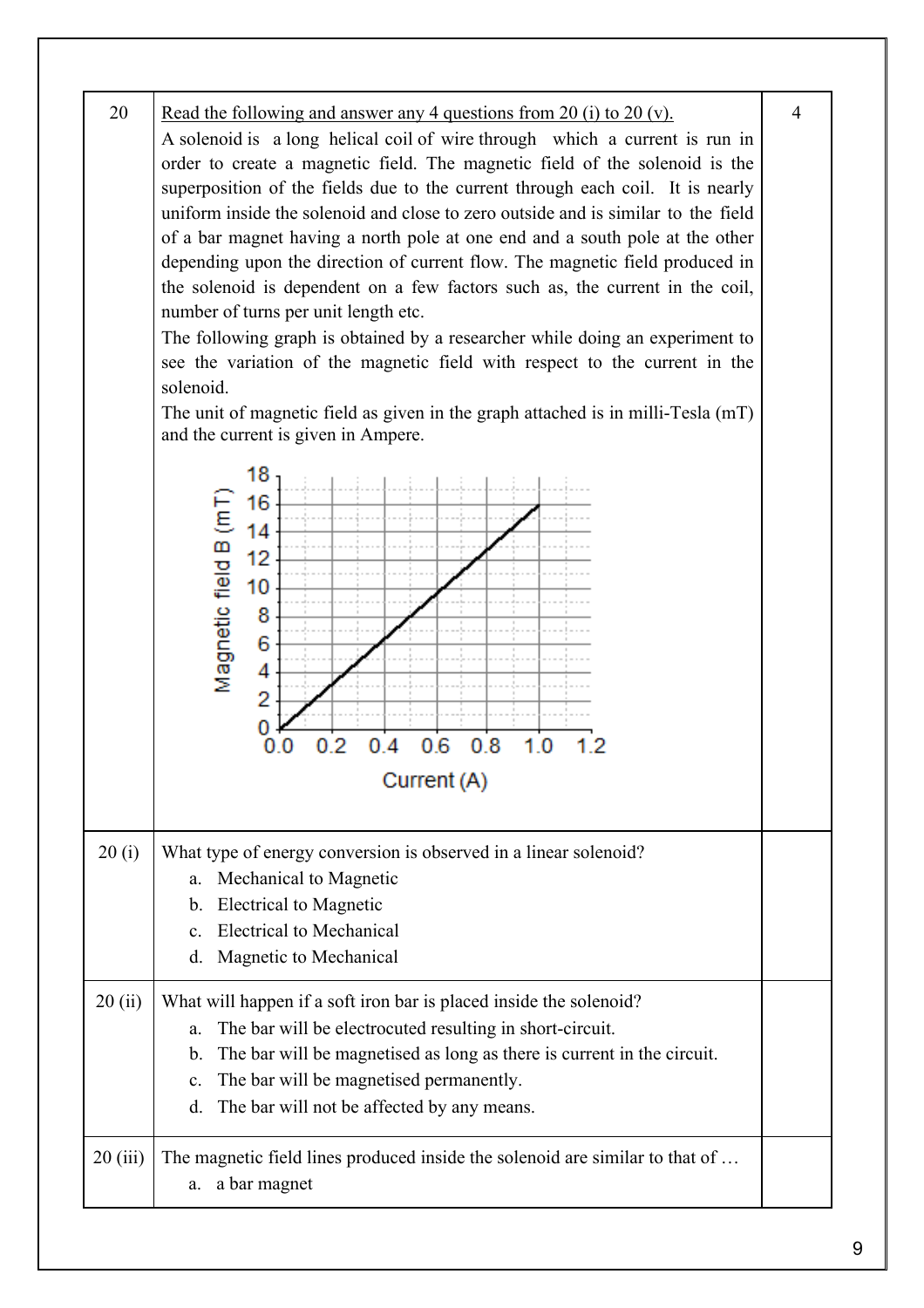|        | b. a straight current carrying conductor                                                                                                                          |                |
|--------|-------------------------------------------------------------------------------------------------------------------------------------------------------------------|----------------|
|        | c. a circular current carrying loop                                                                                                                               |                |
|        | d. electromagnet of any shape                                                                                                                                     |                |
| 20(iv) | After analysing the graph a student writes the following statements.                                                                                              |                |
|        | The magnetic field produced by the solenoid is inversely proportional<br>$\mathbf{I}$ .                                                                           |                |
|        | to the current.                                                                                                                                                   |                |
|        | П.<br>The magnetic field produced by the solenoid is directly proportional to<br>the current.                                                                     |                |
|        | III.<br>The magnetic field produced by the solenoid is directly proportional to                                                                                   |                |
|        | square of the current.                                                                                                                                            |                |
|        | The magnetic field produced by the solenoid is independent of the<br>IV.<br>current.                                                                              |                |
|        | Choose from the following which of the following would be the correct                                                                                             |                |
|        | statement $(s)$ .                                                                                                                                                 |                |
|        | a. Only IV                                                                                                                                                        |                |
|        | b. I and III and IV                                                                                                                                               |                |
|        | c. I and II                                                                                                                                                       |                |
|        | d. Only II                                                                                                                                                        |                |
| 20(y)  | From the graph deduce which of the following statements is correct.                                                                                               |                |
|        | a. For a current of 0.8A the magnetic field is 13 mT                                                                                                              |                |
|        | b. For larger currents, the magnetic field increases non-linearly.                                                                                                |                |
|        | c. For a current of 0.8A the magnetic field is 1.3 mT                                                                                                             |                |
|        | There is not enough information to find the magnetic<br>d.<br>field                                                                                               |                |
|        | corresponding to 0.8A current.                                                                                                                                    |                |
|        | <b>SECTION B</b>                                                                                                                                                  |                |
| 21     | Bile juice does not have any digestive enzyme but still plays a significant role<br>in the process of digestion. Justify the statement.<br><b>OR</b>              | $\overline{2}$ |
|        | In birds and mammals the left and right side of the heart are separated. Give                                                                                     |                |
|        | reasons.                                                                                                                                                          |                |
| 22     | State the events occurring during the process of photosynthesis. Is it essential                                                                                  | $\overline{2}$ |
|        | that these steps take place one after the other immediately?                                                                                                      |                |
| 23     | Give a test that can be used to confirm the presence of carbon in a compound.<br>With a valency of 4, how is carbon able to attain noble gas configuration in its | $\overline{2}$ |
|        | compounds?                                                                                                                                                        |                |
|        | <b>OR</b>                                                                                                                                                         |                |
|        | The number of carbon compounds is more than those formed by all other                                                                                             |                |
|        | elements put together. Justify the statement by giving two reasons.                                                                                               |                |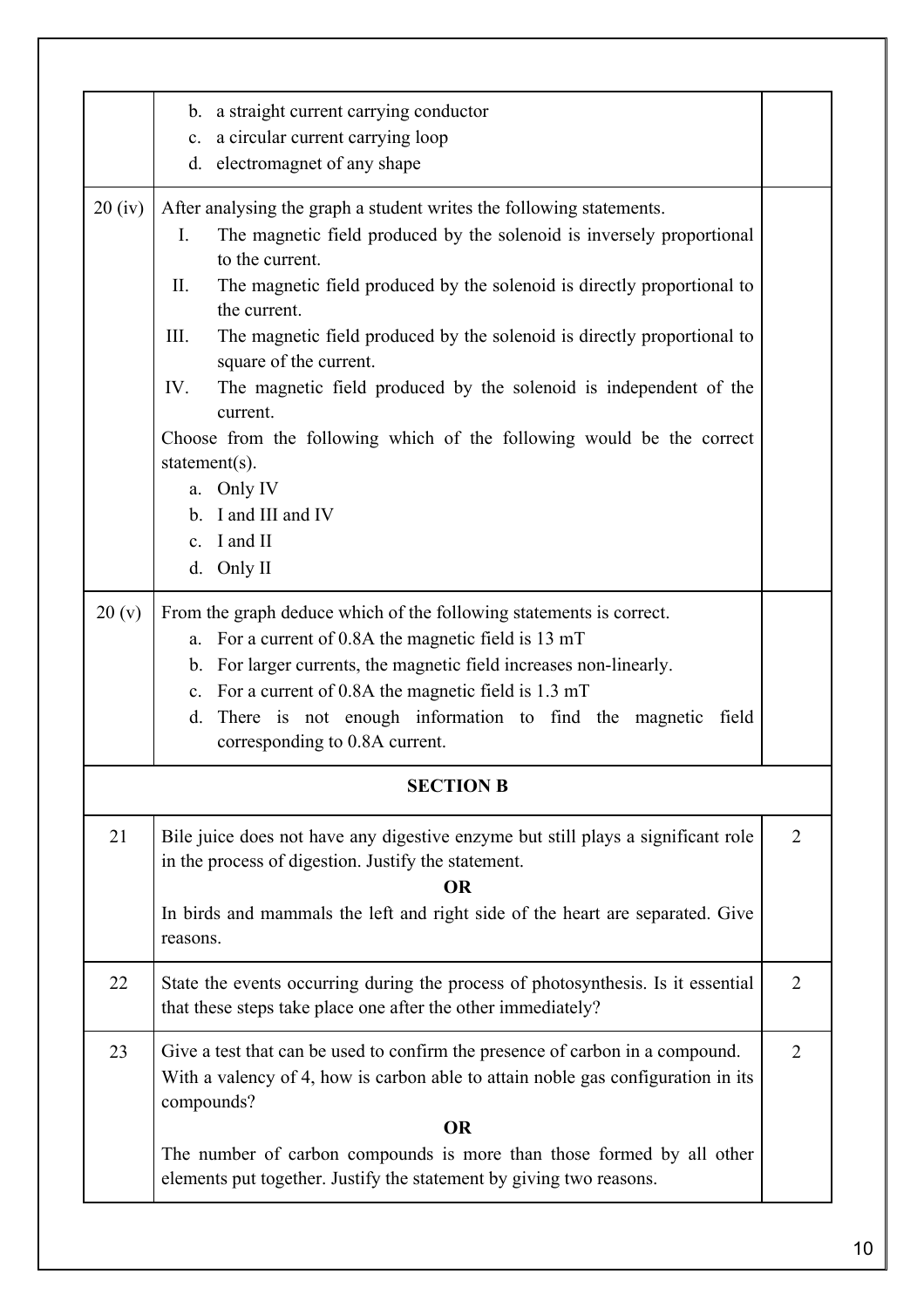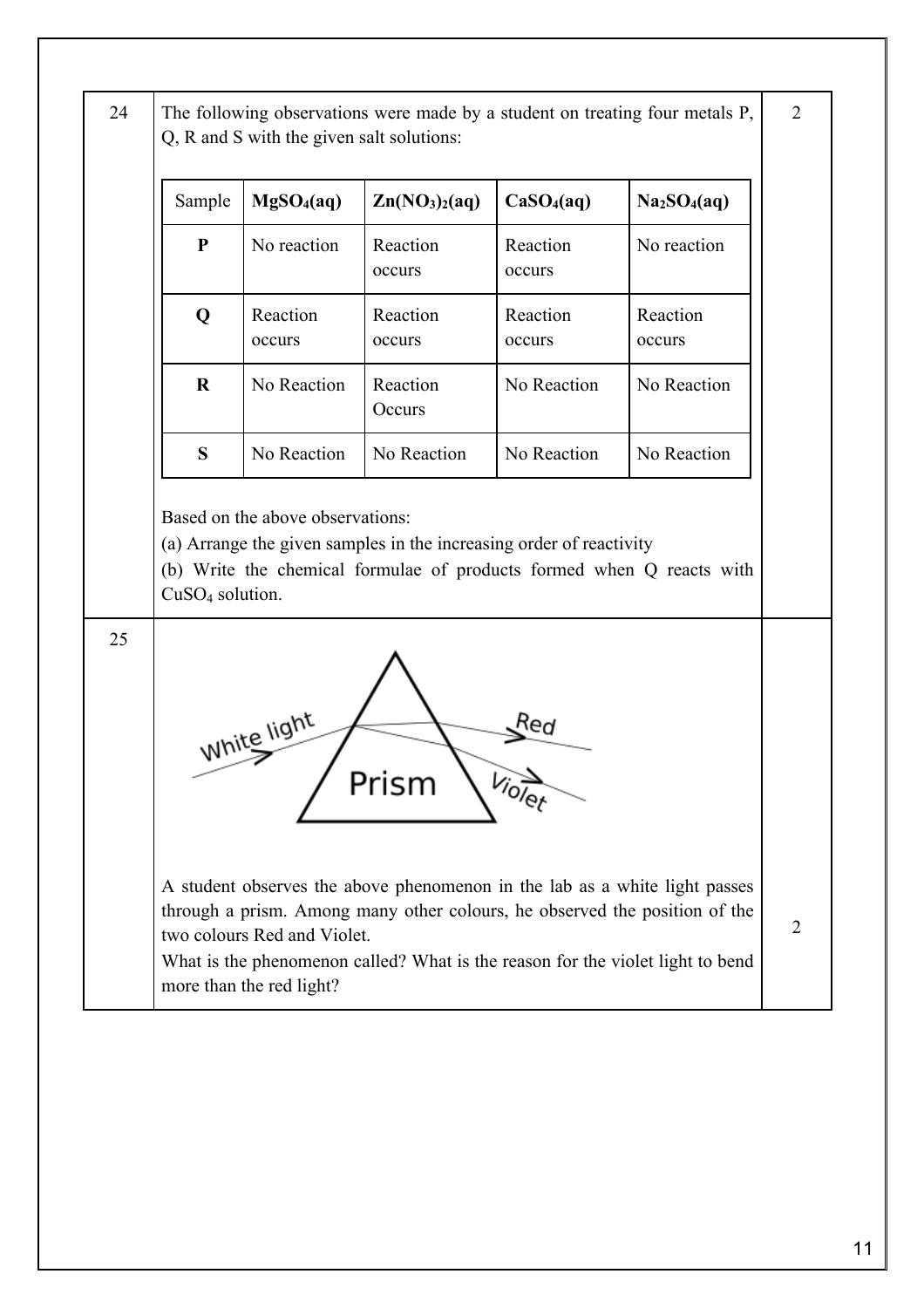| 26 | 12V<br>R <sub>2</sub><br>$R1 = 4\Omega$<br>В<br>A student has two resistors- $2 \Omega$ and $3 \Omega$ . She has to put one of them in place<br>of R2 as shown in the circuit. The current that she needs in the entire circuit is<br>exactly 9A. Show by calculation which of the two resistors she should choose.                                                                                                             | $\overline{2}$ |
|----|---------------------------------------------------------------------------------------------------------------------------------------------------------------------------------------------------------------------------------------------------------------------------------------------------------------------------------------------------------------------------------------------------------------------------------|----------------|
|    | <b>Section C</b>                                                                                                                                                                                                                                                                                                                                                                                                                |                |
| 27 | After self-pollination in pea plants with round, yellow seeds, following types<br>of seeds were obtained by Mendel:<br>Seeds<br>Number<br>630<br>Round, yellow<br>216<br>Round, green<br>202<br>Wrinkled, yellow<br>Wrinkled, green<br>64<br>Analyse the result and describe the mechanism of inheritance which explains<br>these results.<br><b>OR</b><br>In humans, there is a 50% probability of the birth of a boy and 50 % | $\overline{3}$ |
|    | probability that a girl will be born. Justify the statement on the basis of the<br>mechanism of sex-determination in human beings.                                                                                                                                                                                                                                                                                              |                |
| 28 | Plastic cups were used to serve tea in trains in early days- these could be<br>returned to the vendors, cleaned and reused. Later, Kulhads were used instead<br>of plastic cups. Now, paper cups are used for serving tea.<br>What are the reasons for the shift from Plastic to Kulhads and then finally to<br>paper cups?                                                                                                     | 3              |
| 29 | Explain where and how urine is produced?                                                                                                                                                                                                                                                                                                                                                                                        | 3              |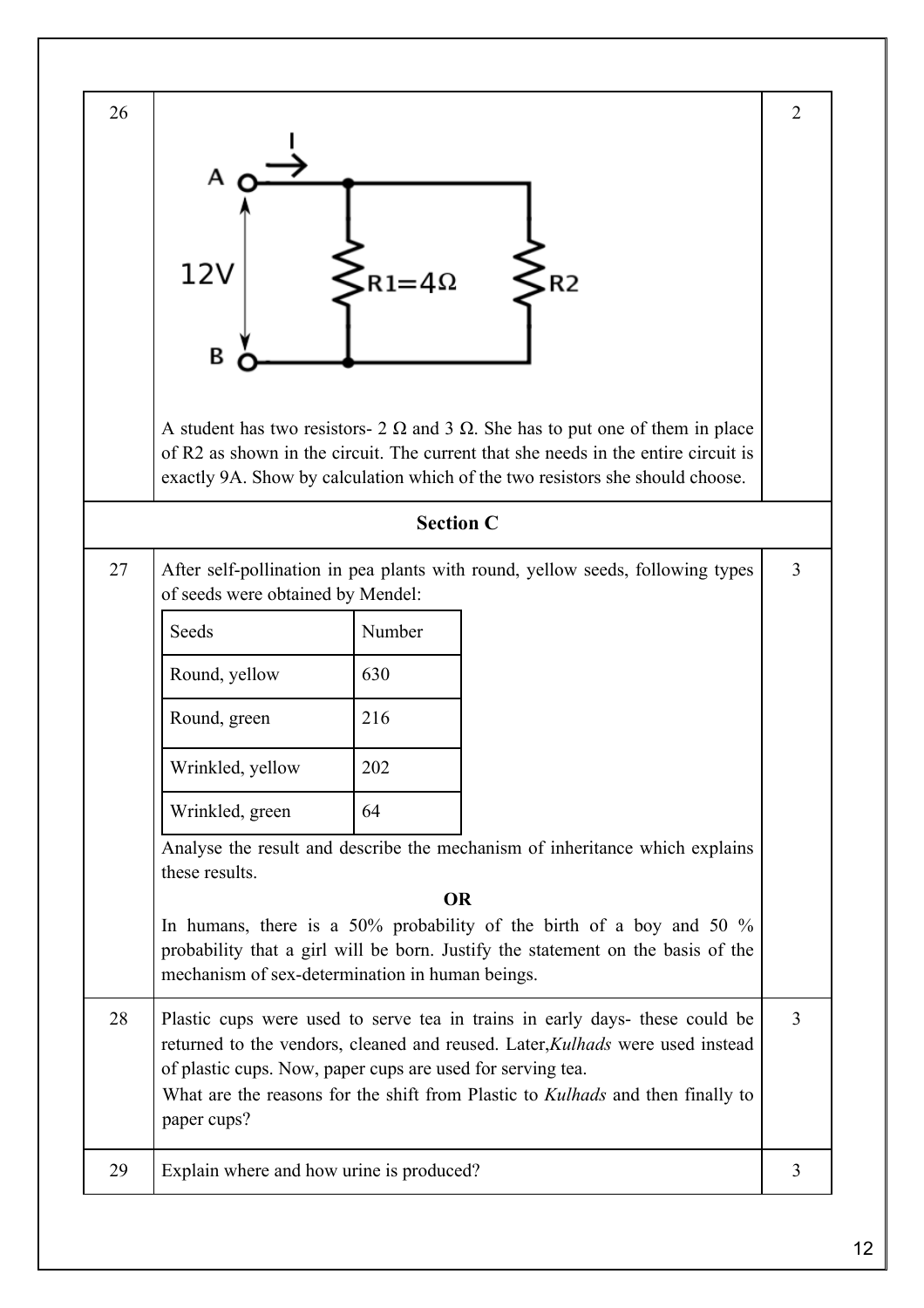| 30 | <i>decomposition</i> also happens?<br>٠<br>balanced chemical equation.                                                                                                                             | Respiration  |                | Heating of lead nitrate<br>Decomposition of organic matter<br>Electrolysis of acidified water |    |                  |    |    |    |               | a. Which of the following reactions is/ are an <i>endothermic</i> reaction(s) where<br>b. Silver chloride when kept in the open turns grey. Illustrate this with a | 3 |
|----|----------------------------------------------------------------------------------------------------------------------------------------------------------------------------------------------------|--------------|----------------|-----------------------------------------------------------------------------------------------|----|------------------|----|----|----|---------------|--------------------------------------------------------------------------------------------------------------------------------------------------------------------|---|
| 31 |                                                                                                                                                                                                    |              |                |                                                                                               |    |                  |    |    |    |               | The following table shows the position of five elements $A$ , $B$ , $C$ , $D$ and $E$ in                                                                           | 3 |
|    | the modern periodic table.<br>Group $\rightarrow$<br>Period $\downarrow$                                                                                                                           | $\mathbf{1}$ | $\overline{2}$ | 3 to 12                                                                                       | 13 | 14               | 15 | 16 | 17 | 18            |                                                                                                                                                                    |   |
|    | $\overline{2}$                                                                                                                                                                                     | A            |                |                                                                                               |    |                  |    |    | B  | $\mathcal{C}$ |                                                                                                                                                                    |   |
|    | 3                                                                                                                                                                                                  |              | D              |                                                                                               |    |                  | E  |    |    |               |                                                                                                                                                                    |   |
|    | Answer the following giving reasons:<br>(i) Which element is a metal with valency two?<br>(ii) Which element is least reactive?<br>(iii) Out of D and E which element has a smaller atomic radius? |              |                |                                                                                               |    |                  |    |    |    |               |                                                                                                                                                                    |   |
| 32 |                                                                                                                                                                                                    |              |                | structure. (At numbers: $Ca = 20$ ; $Cl = 17$ )<br>electricity in molten and aqueous state?   |    |                  |    |    |    |               | a. Explain the formation of Calcium Chloride with the help of electron dot<br>b. Why do ionic compounds not conduct electricity in solid state but conduct         | 3 |
| 33 | 2.42.<br>(i) In which medium does the light move faster, water or diamond?<br>(ii) What is the refractive index of diamond with respect to water?                                                  |              |                |                                                                                               |    |                  |    |    |    |               | Refractive index of water with respect to air is 1.33 and that of diamond is                                                                                       | 3 |
|    |                                                                                                                                                                                                    |              |                |                                                                                               |    | <b>Section D</b> |    |    |    |               |                                                                                                                                                                    |   |
| 34 | Match the following pH values $1, 7, 10, 13$ to the solutions given below:<br>٠                                                                                                                    | <b>Brine</b> |                | Milk of magnesia<br>Gastric juices<br>Aqueous Sodium hydroxide.                               |    |                  |    |    |    |               | Amit and Rita decided to bake a cake and added baking soda to the cake batter.                                                                                     | 5 |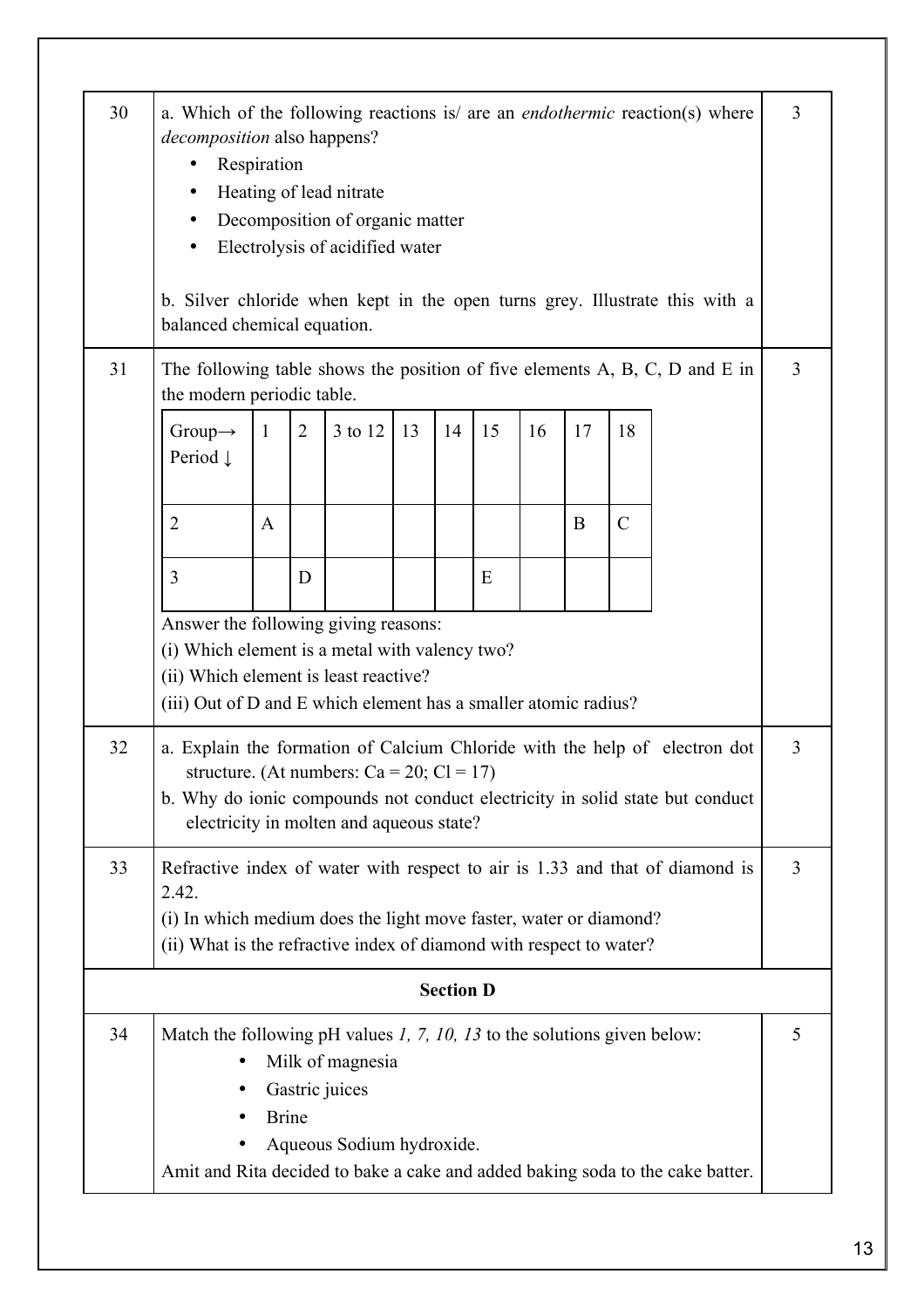|    | other use of baking soda.                                                                                                                                                                                                                                                                                                                                                                                                                                                                                                                     |   |  |  |  |  |  |  |  |  |
|----|-----------------------------------------------------------------------------------------------------------------------------------------------------------------------------------------------------------------------------------------------------------------------------------------------------------------------------------------------------------------------------------------------------------------------------------------------------------------------------------------------------------------------------------------------|---|--|--|--|--|--|--|--|--|
|    | <b>OR</b>                                                                                                                                                                                                                                                                                                                                                                                                                                                                                                                                     |   |  |  |  |  |  |  |  |  |
|    | (i) Four samples $A$ , $B$ , $C$ and $D$ change the colour of $pH$ paper or solution to<br>Green, Reddish-pink, Blue and Orange. Their pH was recorded as 7, 2, 10.5 &<br>6 respectively. Which of the samples has the highest amount of Hydrogen ion<br>concentration? Arrange the four samples in the decreasing order of their pH.                                                                                                                                                                                                         |   |  |  |  |  |  |  |  |  |
|    | (ii) Rahul found that the Plaster of Paris, which he stored in a container, has<br>become very hard and lost its binding nature. What is the reason for this? Al-<br>so, write a chemical equation to represent the reaction taking place.                                                                                                                                                                                                                                                                                                    |   |  |  |  |  |  |  |  |  |
|    | (iii) Give any one use of Plaster of Paris other than for plastering or<br>smoothening of walls.                                                                                                                                                                                                                                                                                                                                                                                                                                              |   |  |  |  |  |  |  |  |  |
| 35 | Trace the changes that take place in a flower from gamete formation to fruit<br>formation.                                                                                                                                                                                                                                                                                                                                                                                                                                                    | 5 |  |  |  |  |  |  |  |  |
| 36 | In the given circuit, A, B, C and D are four lamps connected with a battery of<br>60V.<br>$\equiv$ 60V<br>5A<br>3A<br>4Α<br>3A<br>Analyse the circuit to answer the following questions.<br>(i) What kind of combination are the lamps arranged in (series or parallel)?<br>(ii) Explain with reference to your above answer, what are the advantages (any<br>two) of this combination of lamps?<br>(iii) Explain with proper calculations which lamp glows the brightest?<br>(iv) Find out the total resistance of the circuit.<br><b>OR</b> |   |  |  |  |  |  |  |  |  |
|    | PQ is a current carrying conductor in the plane of the paper as shown in the<br>figure below.                                                                                                                                                                                                                                                                                                                                                                                                                                                 |   |  |  |  |  |  |  |  |  |